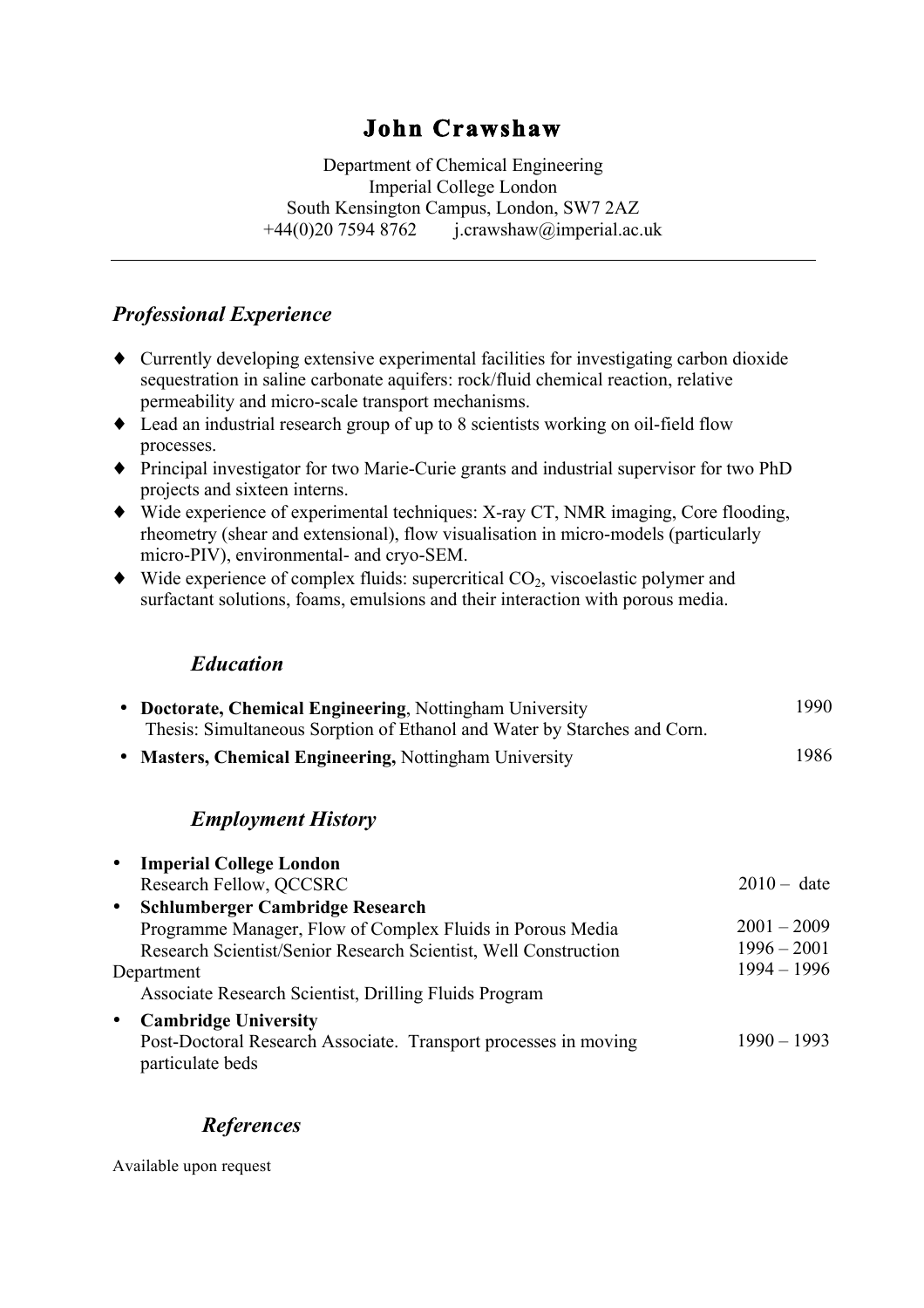#### *Granted Patents*

Crawshaw J.P., Way P.W. and Thiercelin M., US 7,013,995 B2, Granted, 2006, Compositions and Processes for Treating Subterranean Formations.

Tardy P., Fadili A., Pearson J.R.A. and Crawshaw J.P. Method for Predicting the Apparent Viscosity of non-Newtonian Fluids in Porous Media Schlumberger Ref. 57.0532 Granted GB 2,399,659B 28 September2005

Reid P.I., Craster B. T. and Crawshaw J.P. "Drilling Fluid" WO 97/07183 Publication date 27 February 1997. Also GB 2304354, Granted. Also US 6,544,933 B1 Granted Apr 8, 2003.

Ayoub, J., Crawshaw J.P. and Way P.W. Self-Diverting Resin System for Sand Consolidation. Schlumberger ref. 56.0480, US 6,632,778B1 Granted Oct 14, 2003.

Crawshaw J.P., Way P.W and Thiercelin M. "Processes for Treating Subterranean Formations" GB 2363810 Granted 26 March 2003 also WO 01/98627 International Publication Date 27 December 2001.

Crawshaw J.P. and Nijs O.C.J. "Emulsion for Well and Formation Treatment" US 6,264,020 B1 Granted April 2, 2002. Also WO 98/53180.

Crawshaw J.P. "Plug Placement Method" GB 2325479, Granted 24 November 1999. Also US 6,073,694 Granted June 13, 2000.

#### *Peer Reviewed Publications*

- [1] Peng C, Crawshaw JP, Maitland GC, Trusler JPM (2015) Kinetics of calcite dissolution in CO2 saturated water at temperatures between (323 and 373)K and pressures up to 13.8MPa *Chemical Geology* **403**:74-85
- [2] Kluge T., John C.M., Jourdan A-L., Davis S. and Crawshaw J. (2015) Laboratory calibration of the calcium carbonate clumped isotope thermometer in the 25-250 C temperature range. *Geochimica et Cosmochimica Acta.* **157**:213-227: 10.1016/j.gca.2015.02.028.
- [3] Hu R., Crawshaw J. Trusler J. P. M, Boek E. (2014) Rheology of Diluted Heavy Crude Oil Saturated with Carbon Dioxide. *Energy & Fuels* DOI: 10.1021/ef5020378*.*
- [4] Shah S., Crawshaw J. P. and Boek E.S. (2014) Preparation of Micro Porous Rock Samples for Confocal Laser Scanning Microscopy *Petroleum Geoscience* **20**, 369-374; doi 10.1144/petgeo2014- 021
- [5] Chapman E.M., Yang J., Crawshaw J.P., Boek E.S. (2013) Pore Scale Models for Imbibition of CO2 Analogue Fluids in Etched Micro-model Junctions Using Micro-fluidic Experiments and Direct Flow Calculations. *Energy Procedia* **37**, 3680–3686
- [6] Yang J, Crawshaw J, Boek ES (2013) Quantitative determination of molecular propagator distributions for solute transport in homogeneous and heterogeneous porous media using lattice Boltzmann simulations. *Water Resources Research* **49** (12), 8531-8538
- [7] Peng C, Crawshaw J.P., Maitland GC, J.P. Martin Trusler J.P. and Vega-Maza D. (2013) The pH of CO2-saturated water at temperatures between 308 K and423 K at pressures up to 15 MPa*. J. Supercritical Fluids* **82**, 129– 137.
- [8] Seifried C. M., Crawshaw J., and Boek E. S. (2013) Kinetics of Asphaltene Aggregation in Crude Oil Studied by Confocal Laser-Scanning Microscopy. *Energy & Fuels*, **27**, 1865−1872.
- [9] Chapman E.M., Yang J., Crawshaw J.P. and Boek E.S. (2013) Pore scale models for imbibition of CO2 analogue fluids in etched micro-fluidic junctions from micro-model experiments and direct LBM flow calculations. *Energy Procedia*, **37**, 3680 – 3686
- [10] Lawal KA, Crawshaw JP, Boek ES, Vesovic V (2012) Experimental Investigation of Asphaltene Deposition in Capillary Flow, *Energy & Fuels*, **26 (4),** 2145-2153.
- [11] Stukan MR, Ligneul P, Crawshaw JP, Boek ES (2010) Spontaneous imbibition in nanopores of different roughness and wettability. *Langmuir*, **26**, 13342-13352.